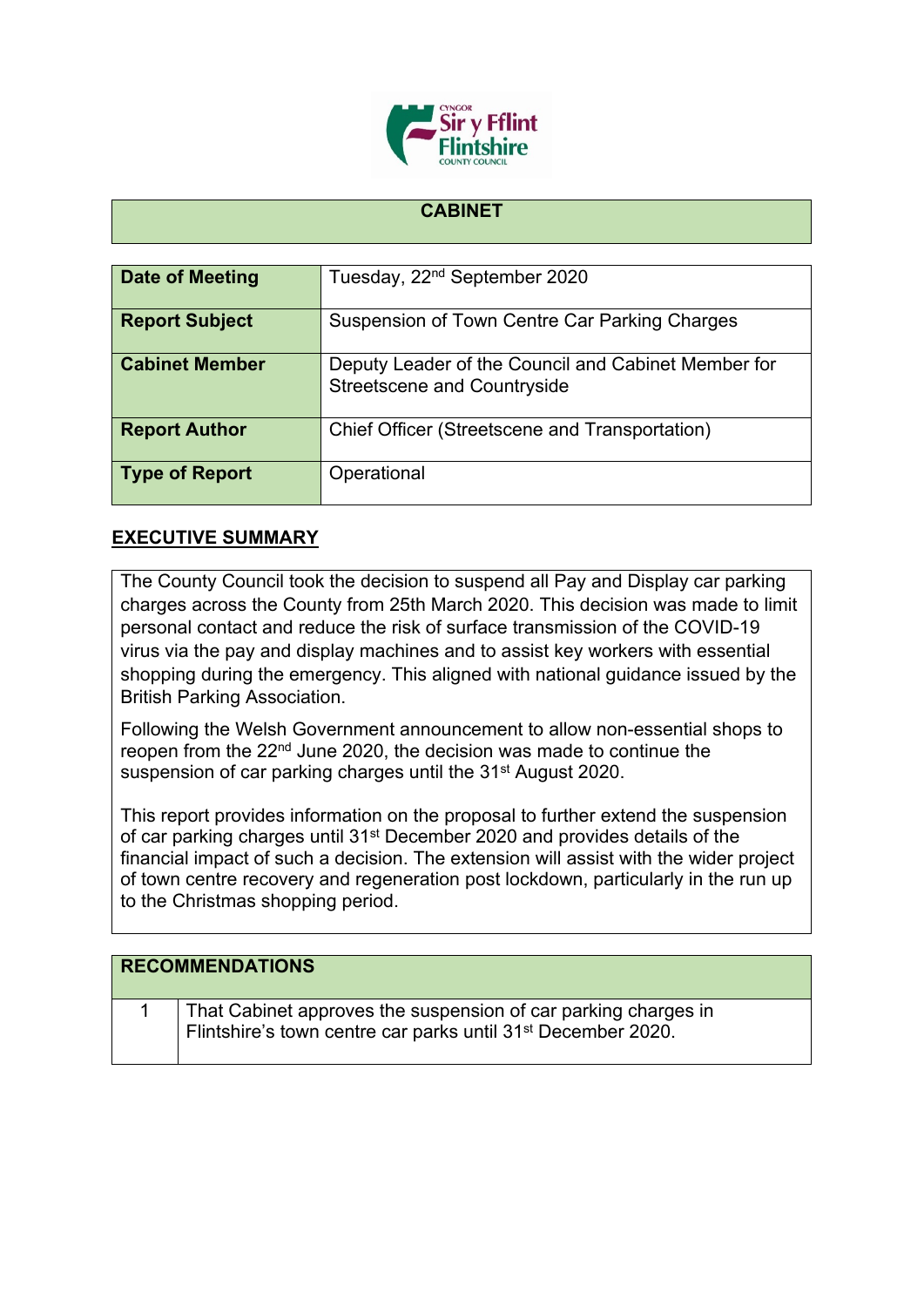## **REPORT DETAILS**

| 1.00 | EXPLAINING THE PROPOSAL OF SUSPENDING CAR PARKING<br><b>CHARGES</b>                                                                                                                                                                                                                                                                                                                                                                                                                                                                                                                                                                                                                                            |
|------|----------------------------------------------------------------------------------------------------------------------------------------------------------------------------------------------------------------------------------------------------------------------------------------------------------------------------------------------------------------------------------------------------------------------------------------------------------------------------------------------------------------------------------------------------------------------------------------------------------------------------------------------------------------------------------------------------------------|
|      |                                                                                                                                                                                                                                                                                                                                                                                                                                                                                                                                                                                                                                                                                                                |
| 1.01 | The County Council took the decision to suspend all Pay and Display car<br>parking charges across the County from 25th March 2020. This decision<br>was made both to reduce personal contact and the risk of surface<br>transmission of the COVID 19 virus from machines and to assist key<br>workers and essential shopping at this challenging time. This aligned with<br>national guidance issued by the British Parking Association Appendix 1.<br>At this time the Civil Parking enforcement team were stood down from<br>routine duties and deployed to assist with other work across the Council.                                                                                                       |
| 1.02 | Following Welsh Governments announcement to allow non-essential<br>shops to reopen from the 22nd June 2020, the decision was made to<br>continue the suspension of charges until the 31st August 2020. This<br>decision was made to support with town centre recovery post lockdown.<br>At this time, the enforcement team were reinstated into their substantive<br>role to ensure that all parking restrictions are being complied with.                                                                                                                                                                                                                                                                     |
| 1.03 | To ensure the turnover of available spaces close to the town centre, there<br>remained a requirement for a person parking in short stay car parks to<br>obtain a ticket from the machine and display it in their vehicle. This<br>ensures that valuable spaces were not taken up by those coming to the<br>town centre to park all day. At those machines where a ticket is required,<br>temporary floor markings have been placed to assist with social distancing<br>and sanitisation stations have been placed at each machine. Whilst<br>parking in car parks, all other rules apply such as parking within a marked<br>bay and displaying a valid blue badge when parked in a designated<br>disabled bay. |
| 1.04 | To date the financial impact of the suspension of car parking charges is as<br>follows:<br><b>Current Car Parking Income Loss</b>                                                                                                                                                                                                                                                                                                                                                                                                                                                                                                                                                                              |
|      | <b>Forecast 2020-21</b>                                                                                                                                                                                                                                                                                                                                                                                                                                                                                                                                                                                                                                                                                        |
|      | £m<br>1.022<br><b>Annual Budget</b>                                                                                                                                                                                                                                                                                                                                                                                                                                                                                                                                                                                                                                                                            |
|      | Less Agreed Pressure 2020-21<br>(0.178)<br>0.844<br><b>Residual Income Budget Target</b>                                                                                                                                                                                                                                                                                                                                                                                                                                                                                                                                                                                                                       |
|      | 0.352<br>Income Loss (Apr-Aug)<br><b>Welsh Government Grant Support</b><br>(0.202)<br>(Already Received for Q1)                                                                                                                                                                                                                                                                                                                                                                                                                                                                                                                                                                                                |
|      | £0.150<br>Residual Income Loss (Apr-Aug)                                                                                                                                                                                                                                                                                                                                                                                                                                                                                                                                                                                                                                                                       |
| 1.05 | A review has been undertaken of neighbouring Council's approach to car<br>parking charges (Appendix 2). This has shown there has been a varied                                                                                                                                                                                                                                                                                                                                                                                                                                                                                                                                                                 |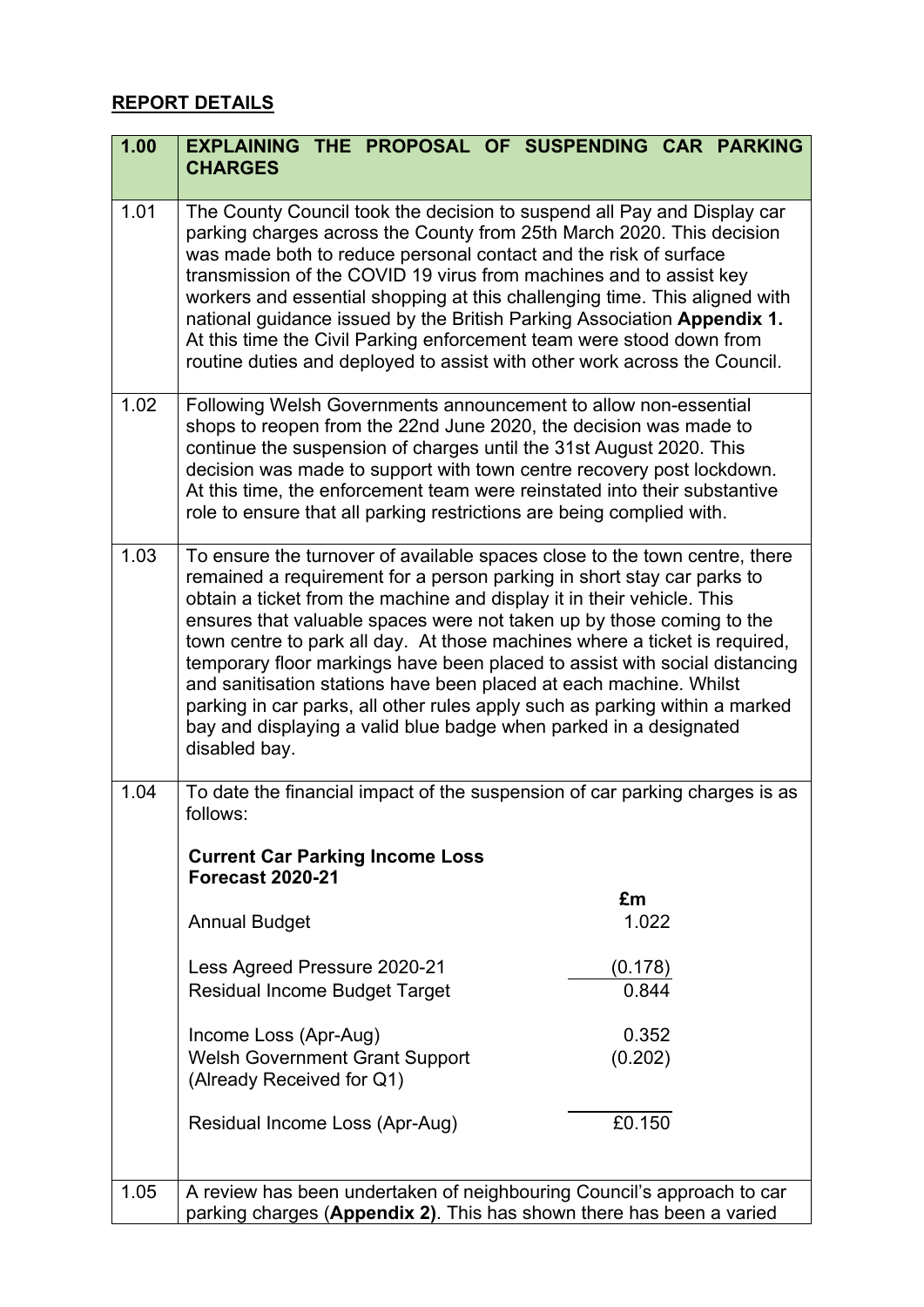|      | approach to the issue. The majority of Council's took a similar decision to<br>Flintshire and suspended all charges, with only a small number choosing<br>to retain them as a way of discouraging people to travel during lockdown.<br>For those who have suspended their charges, most are planning to<br>reintroduce them in September/October 2020.                                                                          |
|------|---------------------------------------------------------------------------------------------------------------------------------------------------------------------------------------------------------------------------------------------------------------------------------------------------------------------------------------------------------------------------------------------------------------------------------|
|      | Where charges had remained, income levels during the period of the<br>pandemic have been as low as 10% - 20% of the expected level.                                                                                                                                                                                                                                                                                             |
| 1.06 | It is proposed that the suspension of car parking charges in Flintshire is<br>extended to 31st December 2020. This proposal is intended to support<br>the cross Council work to reopen the town centres and encourage<br>shoppers and visitors to return to our town centres. This approach will also<br>allow for free parking in the run up to the Christmas period which will also<br>support an upturn in shopper footfall. |
|      | It is recommended that short stay parking continue to be controlled by way<br>of displaying a valid Pay and Display ticket in the window of the vehicle to<br>ensure the turnover of vehicles in spaces closest to the town centre and all<br>other restrictions, such as displaying a blue badge in a disabled space, will<br>still apply.                                                                                     |
| 1.07 | Alternative options on charging structures, such as free parking after<br>3:00pm or the first two hours parking for free have been considered<br>however, the benefit in income levels would be minimal and the investment<br>to amend the legal orders and site signage for such a short period of time<br>would be uneconomical.                                                                                              |
| 1.08 | The financial impact of suspending parking charges until 31 <sup>st</sup> December<br>2020 will be:                                                                                                                                                                                                                                                                                                                             |
|      | £m                                                                                                                                                                                                                                                                                                                                                                                                                              |
|      | Expected income 2020/21<br>£0.844                                                                                                                                                                                                                                                                                                                                                                                               |
|      | £0.633<br>Loss of income (Apr-Dec)                                                                                                                                                                                                                                                                                                                                                                                              |
|      | <b>Welsh Government Grant</b><br>Support (Already Received (£0.202)<br>for $Q_1$ )                                                                                                                                                                                                                                                                                                                                              |
|      | £0.431*<br><b>Residual Income Loss</b><br>(Apr-Aug)                                                                                                                                                                                                                                                                                                                                                                             |
|      | *There will also be an additional loss of income of approximately £0.0541M<br>for the reduction in issuing Penalty Charge Notices (PCNs) due to service<br>users not being required to purchase Pay and Display tickets.                                                                                                                                                                                                        |
|      | The loss of income will have a significant impact on the Streetscene and<br>Transportation budget however, as experienced in other Council's, if<br>charges were to be re-introduced, the expected budgeted income would<br>still not be achieved, due to the reduced footfall.                                                                                                                                                 |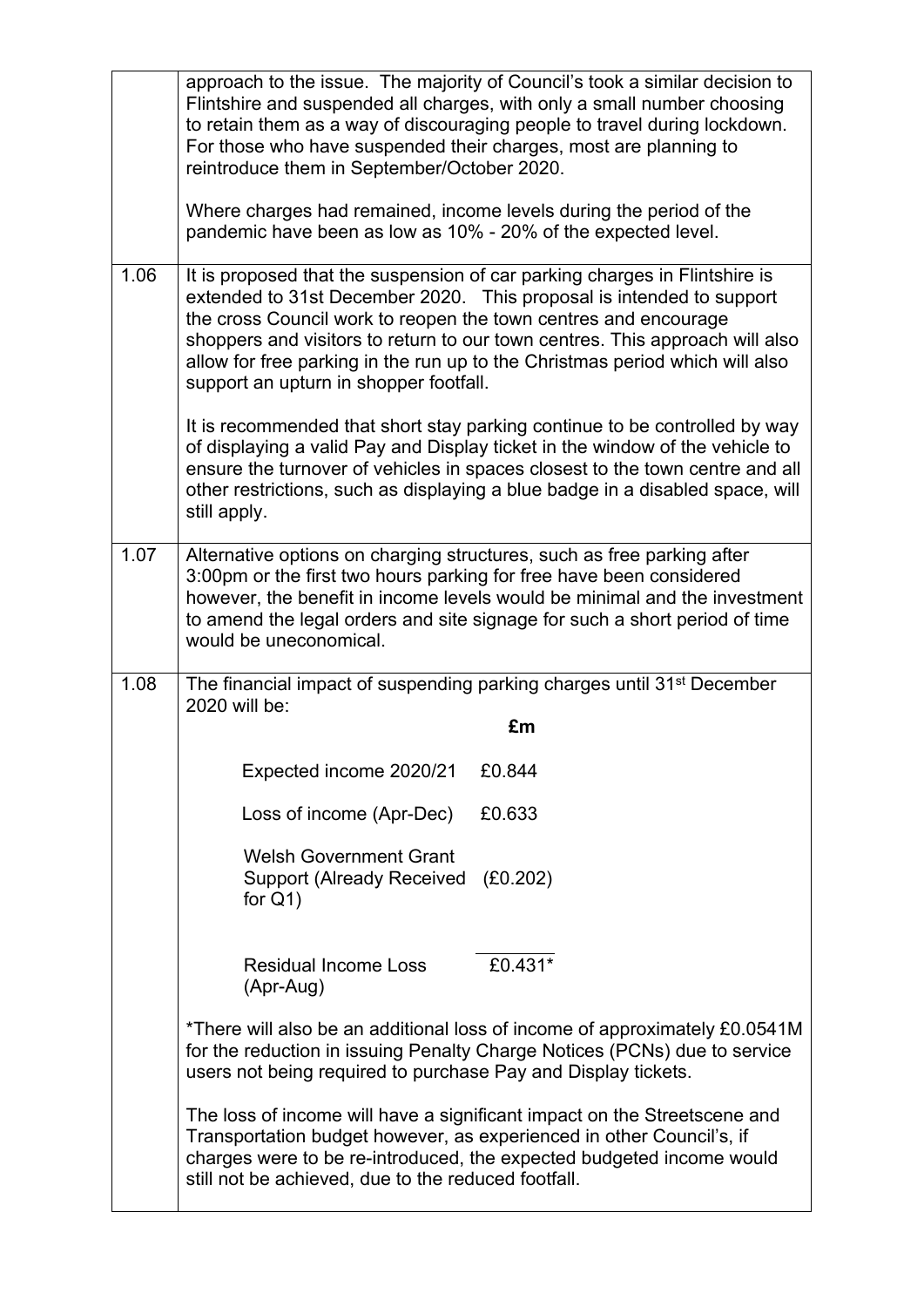| 1.09 | The loss of income will continue to be included in the COVID claim to Welsh<br>Government, for which £0.202M was awarded for the first quarter.                                                                                                                                                       |
|------|-------------------------------------------------------------------------------------------------------------------------------------------------------------------------------------------------------------------------------------------------------------------------------------------------------|
| 1.10 | If approved, a communications plan will be developed to inform service<br>users and a review of onsite signage will undertake. A further review will<br>be necessary in December to assess the situation and plan for the<br>reintroduction of the charging scheme from January 1 <sup>st</sup> 2021. |

| 2.00 | <b>RESOURCE IMPLICATIONS</b>                                                                                                                                                                                                                                                                                                                                         |
|------|----------------------------------------------------------------------------------------------------------------------------------------------------------------------------------------------------------------------------------------------------------------------------------------------------------------------------------------------------------------------|
| 2.01 | The financial impact of suspending car parking charges from 1 <sup>st</sup> April 2020<br>until 31 <sup>st</sup> December 2020 will be £0.431M. There will be an additional loss<br>of income of approximately £0.054M for the reduction in issuing Penalty<br>Charge Notices (PCNs) due to service users not being required to<br>purchase Pay and Display tickets. |
|      | There will be an approximate saving of £0.025M paid for the management<br>of cash collections and purchase of P&D Tickets                                                                                                                                                                                                                                            |
|      | A claim to Welsh Government for the loss on income for Quarter 1 has<br>been successful with £0.202M awarded to date. Claims for quarter 2 and 3<br>will be made, however the outcome cannot be confirmed.                                                                                                                                                           |
| 2.02 | There will been no impact on staff resources due to this proposal. The<br>seven enforcement officers employed will still be required to patrol town<br>centre car parks for compliance with set rules. They are also required to<br>undertake on street parking enforcement and environmental crime (fly tip,<br>dog control, littering) patrols and investigations. |

| 3.00 | <b>IMPACT ASSESSMENT AND RISK MANAGEMENT</b>                |                                                                                                                                                                                                                                                                                                                                                                                            |
|------|-------------------------------------------------------------|--------------------------------------------------------------------------------------------------------------------------------------------------------------------------------------------------------------------------------------------------------------------------------------------------------------------------------------------------------------------------------------------|
| 3.01 | Ways of Working (Sustainable Development) Principles Impact |                                                                                                                                                                                                                                                                                                                                                                                            |
|      | Long-term                                                   | Positive – Suspending car parking charges<br>in the short term will support a longer term<br>objective of regenerating the local high<br>streets of Flintshire into recovery following<br>the lockdown phase. Assisting with free<br>parking will encourage more residents to<br>shop local, supporting smaller independent<br>businesses to allow for sustainability in to<br>the future. |
|      | Prevention                                                  | Positive – The suspension of parking<br>charges will assist with town centre<br>recovery and prevent further deterioration<br>of the town centre high streets and local<br>independent businesses.                                                                                                                                                                                         |
|      | Integration                                                 | Neutral - No impact                                                                                                                                                                                                                                                                                                                                                                        |
|      | Collaboration                                               | Positive – Collaborative working across<br>portfolios and with Town/Community                                                                                                                                                                                                                                                                                                              |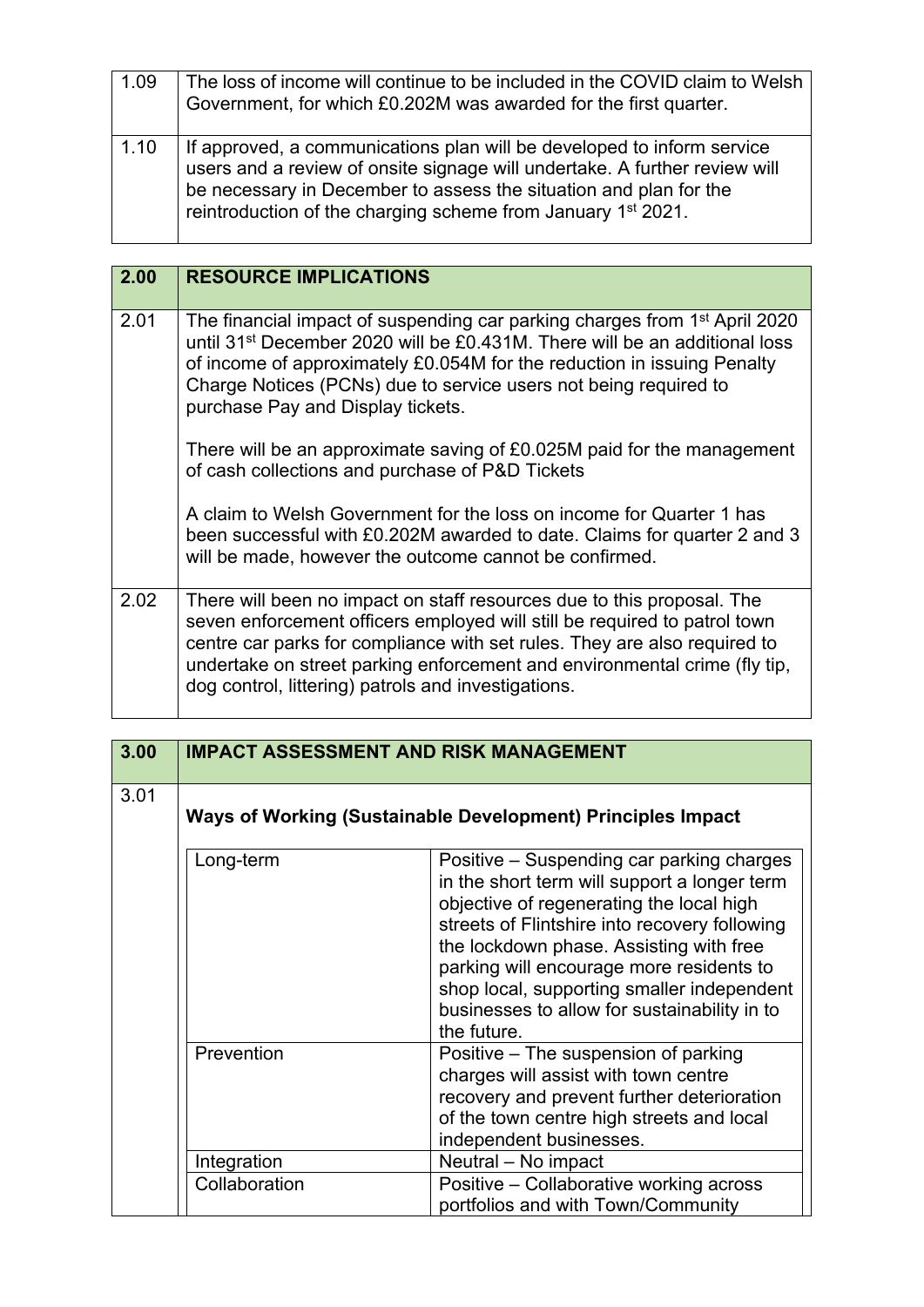|                                | Councils and local businesses to work on                                                                                                                                                                                                                                 |
|--------------------------------|--------------------------------------------------------------------------------------------------------------------------------------------------------------------------------------------------------------------------------------------------------------------------|
|                                | an integrated approach to town centre                                                                                                                                                                                                                                    |
|                                | recovery                                                                                                                                                                                                                                                                 |
| Involvement                    | Neutral - No impact                                                                                                                                                                                                                                                      |
| <b>Well-being Goals Impact</b> |                                                                                                                                                                                                                                                                          |
| <b>Prosperous Wales</b>        | Positive                                                                                                                                                                                                                                                                 |
|                                | This approach will assist the recovery of<br>local, Welsh, town centre businesses post<br>lockdown to assist with their sustainability<br>in to the future.                                                                                                              |
| <b>Resilient Wales</b>         | Positive<br>This approach will assist the recovery of<br>town centre businesses post lockdown to<br>assist with their sustainability in to the<br>future.                                                                                                                |
| <b>Healthier Wales</b>         | Neutral - No Impact                                                                                                                                                                                                                                                      |
| More equal Wales               | Neutral - No impact                                                                                                                                                                                                                                                      |
| <b>Cohesive Wales</b>          | Neutral - No impact                                                                                                                                                                                                                                                      |
| <b>Vibrant Wales</b>           | Positive<br>Ensuring the sustainability of local<br>independent Welsh businesses is<br>important to the future of these high<br>streets. Short term loss on income will<br>assist with longer term recovery of<br>businesses to improve the vibrancy of<br>town centres. |
| Globally responsible Wales     | Neutral - No impact                                                                                                                                                                                                                                                      |
|                                |                                                                                                                                                                                                                                                                          |

| 4.00 | <b>CONSULTATIONS REQUIRED/CARRIED OUT</b>                                           |
|------|-------------------------------------------------------------------------------------|
| 4.01 | Deputy Leader of the Council and Cabinet Member for Streetscene and<br>Countryside. |
| 4.02 | Leader of the Council and Cabinet Member for Education and Youth.                   |
| 4.03 | Chief Officer Team.                                                                 |
| 4.04 | Neighbouring Authorities (information purpose only).                                |

| 5.00 | <b>APPENDICES</b>                                                                                                                               |
|------|-------------------------------------------------------------------------------------------------------------------------------------------------|
| 5.01 | Appendix 1 - National guidance on approach to parking enforcement<br>Appendix 2 - Review of other Local Authorities approach to parking charges |